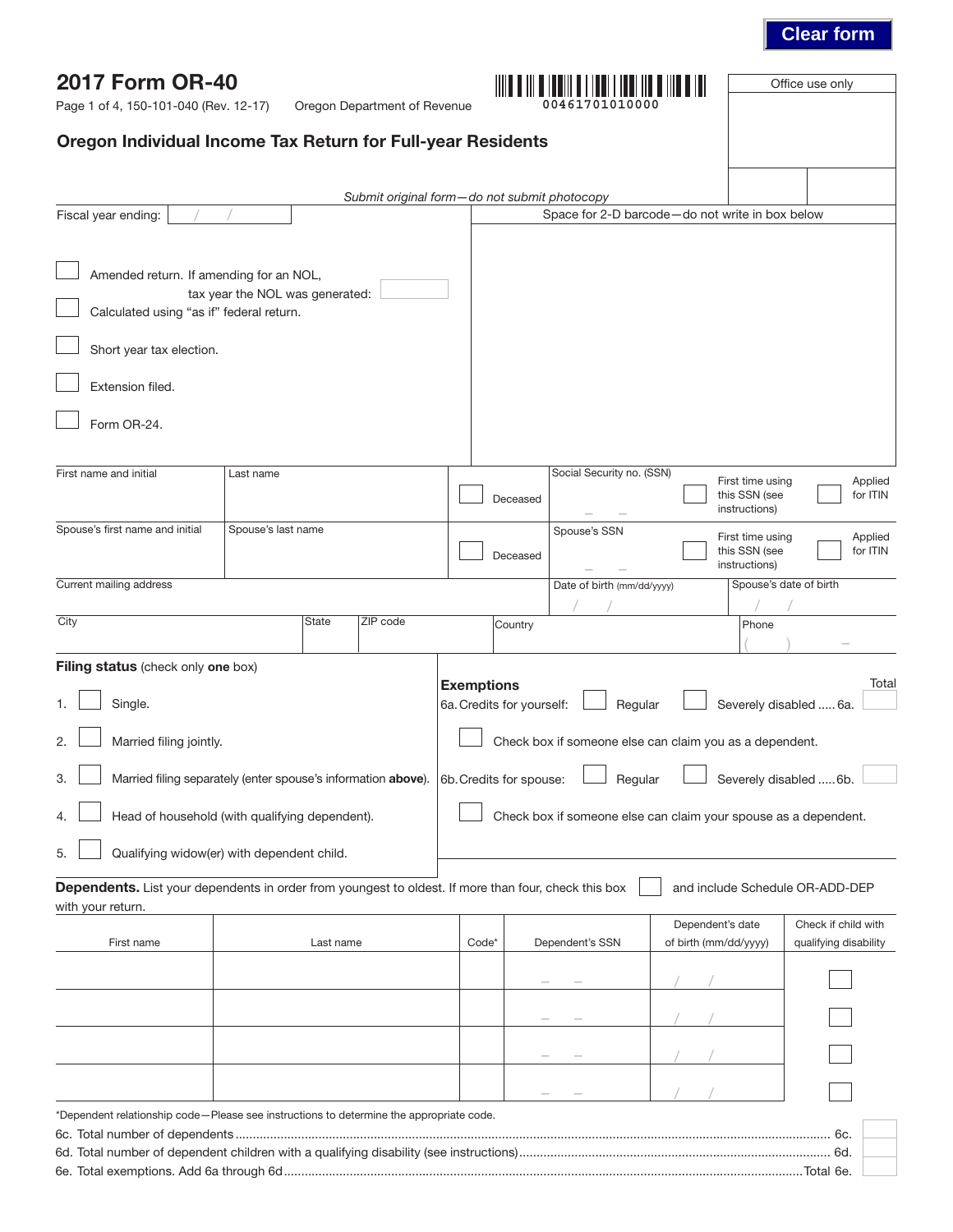# 2017 Form OR-40

Oregon Department of Revenue Page 2 of 4, 150-101-040 (Rev. 12-17)



| Name | SSN           |  |
|------|---------------|--|
|      | $\sim$<br>___ |  |
|      |               |  |

## Taxable income

|     | 7. Federal adjusted gross income. Federal Form 1040, line 37; 1040A, line 21; 1040EZ, line 4;                                |                      |        |
|-----|------------------------------------------------------------------------------------------------------------------------------|----------------------|--------|
|     |                                                                                                                              |                      | .00    |
| 8.  |                                                                                                                              |                      | . $00$ |
| 9.  |                                                                                                                              |                      | .00    |
|     | <b>Subtractions</b>                                                                                                          |                      |        |
|     |                                                                                                                              |                      | .00    |
| 11. |                                                                                                                              |                      | .00    |
| 12. |                                                                                                                              |                      | .00    |
| 13. |                                                                                                                              |                      | .00    |
| 14. |                                                                                                                              |                      | . $00$ |
| 15. |                                                                                                                              |                      | .00    |
|     | <b>Deductions</b>                                                                                                            |                      |        |
| 16. | Itemized deductions from federal Schedule A, line 29. If you are not itemizing your deductions, skip lines 16 through 18 16. |                      | .00    |
| 17. |                                                                                                                              |                      | . $00$ |
| 18. |                                                                                                                              |                      | .00    |
| 19. |                                                                                                                              |                      | .00    |
|     | 65 or older<br><b>Blind</b><br>Your spouse was: 19c.<br>65 or older<br>You were: 19a.<br>19b.                                | <b>Blind</b><br>19d. |        |
| 20. |                                                                                                                              |                      | .00    |
| 21. |                                                                                                                              |                      | .00    |
|     | Oregon tax                                                                                                                   |                      |        |
|     | 22. Tax. See instructions. Enter tax on line 22. Check box if tax is calculated using an alternative method  22.             |                      | .00    |
|     | Schedule OR-PTE-FY<br>Form OR-FIA-40<br>22b.<br>Worksheet OR-FCG<br>22c.<br>22a.                                             |                      |        |
| 23. |                                                                                                                              |                      | .00    |
|     |                                                                                                                              |                      | .00    |
|     | <b>Standard and carryforward credits</b>                                                                                     |                      |        |
| 25. | Exemption credit. If the amount on line 7 is less than \$100,000, multiply your total exemptions on                          |                      |        |
|     |                                                                                                                              |                      | .00    |
| 26. |                                                                                                                              |                      | .00    |
| 27. |                                                                                                                              |                      | .00    |
| 28. |                                                                                                                              |                      | .00    |
| 29. | Tax minus standard credits. Line 24 minus line 28. If line 28 is more than line 24, enter -0- 29.                            |                      | .00    |
| 30. | Total carryforward credits claimed this year from Schedule OR-ASC, section 4. Line 30 can't be more                          |                      |        |
|     |                                                                                                                              |                      | . $00$ |
| 31. |                                                                                                                              |                      | . $00$ |
|     |                                                                                                                              |                      |        |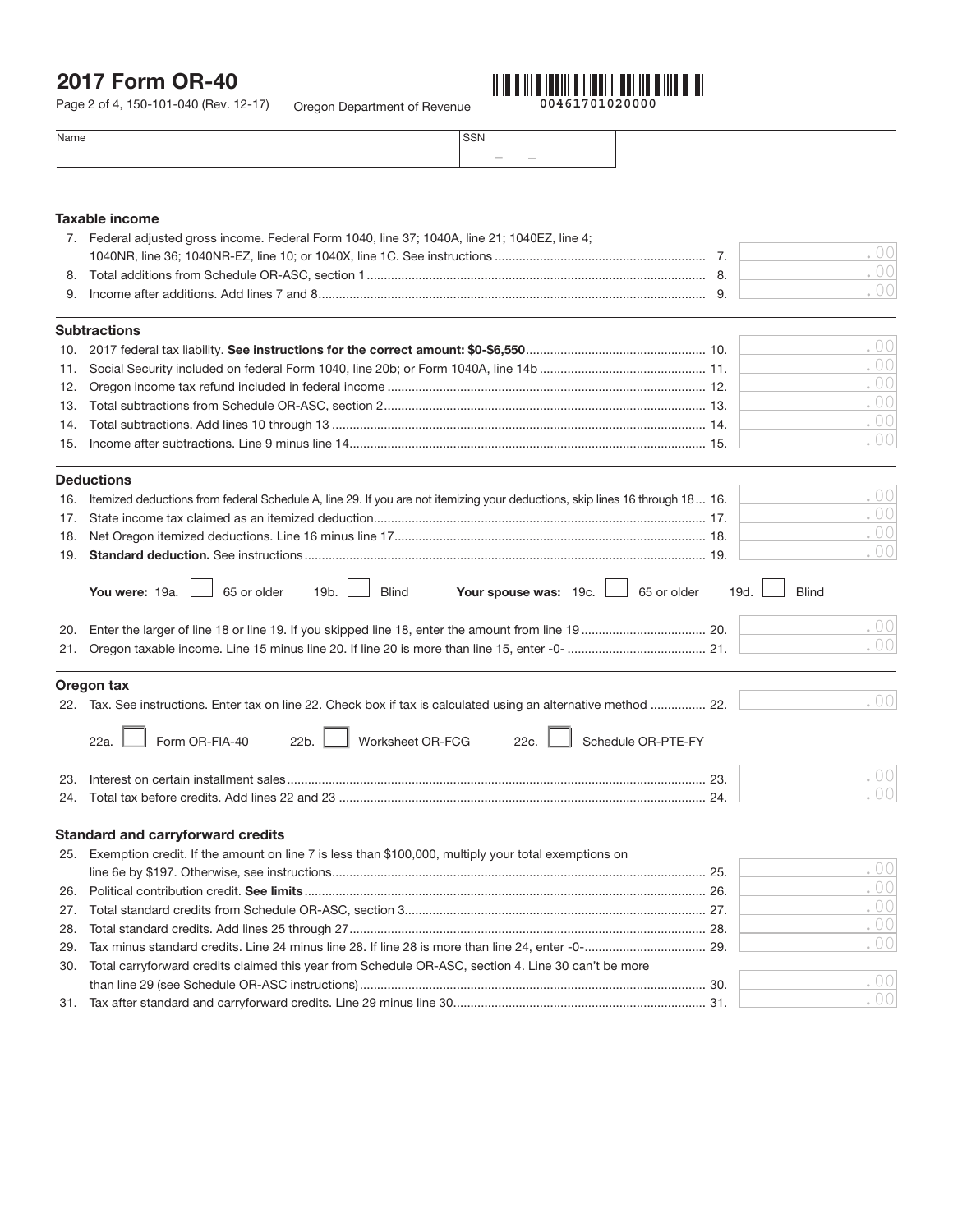## 2017 Form OR-40

Oregon Department of Revenue Page 3 of 4, 150-101-040 (Rev. 12-17)



| $\sim$ $\sim$ $\sim$<br>יו הי |  |
|-------------------------------|--|
| $\frac{1}{2}$                 |  |

|     | Payments and refundable credits                                                                            |      |
|-----|------------------------------------------------------------------------------------------------------------|------|
| 32. |                                                                                                            | .00  |
| 33. |                                                                                                            | .00  |
| 34. | Estimated tax payments for 2017. Include all payments made prior to the filing date of this return. Do not |      |
|     |                                                                                                            | .00  |
| 35. |                                                                                                            | .00  |
| 36. | Oregon surplus credit (kicker). Enter your kicker amount. See instructions.                                |      |
|     |                                                                                                            | .00  |
| 37. |                                                                                                            | .00  |
| 38. |                                                                                                            | .001 |
|     | Tax to pay or refund                                                                                       |      |
| 39. |                                                                                                            | .00  |
| 40. |                                                                                                            | .00  |
| 41. |                                                                                                            | .00  |
| 42. |                                                                                                            | .001 |
|     | Check box if you annualized:<br>Exception number from Form OR-10, line 1: 42a.<br>42 <sub>b</sub>          |      |
| 43. |                                                                                                            | .00  |
| 44. |                                                                                                            | .00  |

|                                                                                                     | .00 |
|-----------------------------------------------------------------------------------------------------|-----|
| 46. Estimated tax. Fill in the part of line 45 you want applied to your estimated tax account.  46. | .00 |
|                                                                                                     | .00 |
|                                                                                                     | .00 |
|                                                                                                     | .00 |
|                                                                                                     | .00 |
|                                                                                                     | .00 |
|                                                                                                     |     |

## Direct deposit

52. For direct deposit of your refund, see instructions. Check the box if this refund will go to an account outside the United States:

| Type of account:               | Checking or<br>$\mathbf{1}$ | Savings |                                                                                                                                                                                                                                                                                        |  |
|--------------------------------|-----------------------------|---------|----------------------------------------------------------------------------------------------------------------------------------------------------------------------------------------------------------------------------------------------------------------------------------------|--|
| Routing number:                |                             |         |                                                                                                                                                                                                                                                                                        |  |
| Account number:                |                             |         |                                                                                                                                                                                                                                                                                        |  |
| <b>Surplus credit donation</b> |                             |         | $\mathsf{FA} = \bigwedge \ldots \cup \ldots \cup \mathsf{FA}$ . It is a set of the set of the set of the set of the $\bigwedge \ldots \cup \bigwedge \ldots \cup \bigwedge \ldots \cup \bigwedge \vdots$ is a set of the final set of the set of the set of the set of $\mathsf{FA}$ . |  |

.00

53. Oregon surplus credit (kicker) donation. If you elect to donate your kicker to the State School Fund, check the box: 53a.

Write the amount from line 7 of the surplus credit worksheet here. This election is irrevocable.........................53b.